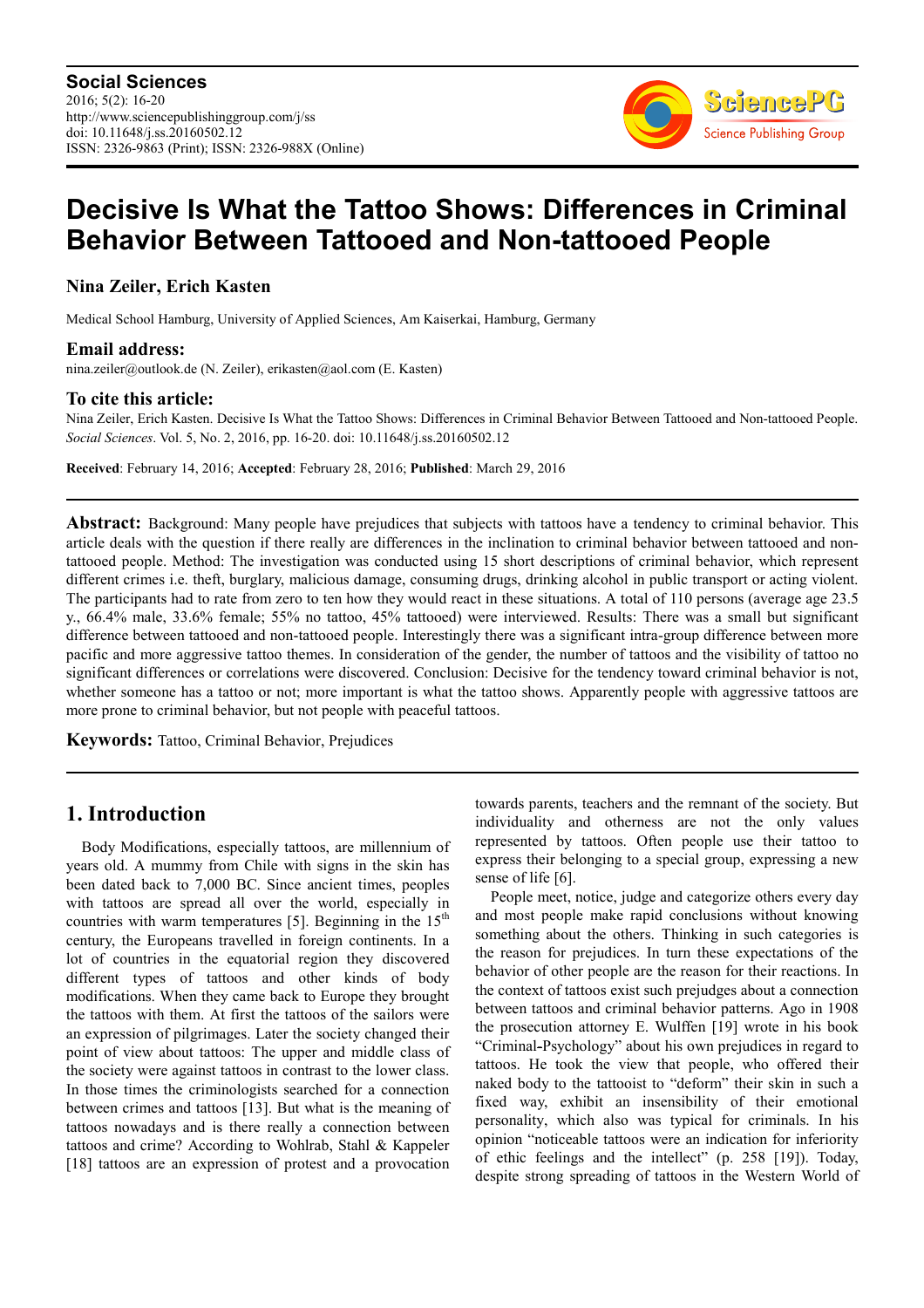the 21st century, some of these prejudices are still common. The main question of this study is, whether these prejudices conform to real criminal behavior?

On this basis, this article deals with the question if there are differences of criminal behavior between tattooed and non-tattooed individuals. Due to the wide spread of tattoos, it is not surprising that even many criminals have pictures in their skin [15]; on the other hand there is no real evidence for a connection between having a tattoo and getting to be a criminal. Historical studies in the 19<sup>th</sup> century, e.g. from Lombroso and Ferreror [10] showed a considerable frequency of tattooed people in jail. To understand the idea, why tattooed people might be more criminal, it is important to have a look at the history. The first individuals, who wore tattoos in Europe, were sailors. After long times on the high seas, they received their wages for months of work, then beat ashore over the traces and often ended in prison. Later the motorcycle-driving rockers were proud to show their tattoos on muscular upper arms.

Theories of crime try to find out the reasons for acting in a criminal way distinguish e.g. between individual causes like the genetic based personality [11] or learning behavior during the development (i.e. Sutherland & Cressey [16]; Förtig [3]); but even the social structure of the society can support criminal behavior [14] (e.g. the labeling approach of Lemert [8]). These explanations about the development in combination with the circumstances about getting a tattoo and the prejudices about them lead to this study.

In 2002 Deschesnes, Finès & Demers [2] performed a study at a Canadian High School. They examined any links between a number of risk-taking behaviors and having tattoos or piercings. Overall they interviewed about 2,180 pupils (aged between 12 and 18 y.) in 23 different High Schools. Data were collected directly in a self-report survey. The results suggested links between being tattooed or pierced and different illegal activities, gang affiliation, problem gambling, school truancy, as well as attendance at rave events.

A study done by Guéguen [4] in 2012 interviewed young men and women after they had left a pub in France. The authors ascertained data about wearing a tattoo or piercing and the level of alcohol consumption. The result of this study showed that tattooed people had a higher level of alcohol consumption than the non-tattooed participants. The same conclusion pertains for the people who had a piercing.

In 2013 King and Vidourek [7] performed a study in a University in Cincinnati, US, to examine associations between wearing a tattoo and tendencies for risky behaviors. 998 students took part in this investigation. 29.6% of them had a tattoo; more females than males. Tattooed students were significantly more likely than non-tattooed students to take part in alcohol and marijuana use and risky sexual behaviors. On the other hand, suicidal behaviors as well as suicidal ideation were not related to having a tattoo.

In 2014 a study by Liao, Chang & Su [9] questioned young Chinese detainees in a jail in Taiwan. As a result of this study prisoners with tattoos were more willing to commit

fraud, drug consumption, homicide and murder than detainees without tattoos.

In relation to the prejudices about tattooed people a study done by Cebula and Kasten [1] in 2015 interviewed 100 students to find out more about connections between being tattooed and intelligence and creativity. To collect data, an intelligence questionnaire was used and one test to measure creativity. Moreover the students had to answer questions about having tattoos or not. There were no significant group differences relating to intelligence as well as no correlation between being tattooed and the level of creativity.

In 2015 Swami et al. [17] investigated the stereotype, whether people with tattoos are more aggressive and rebellious than people without tattoos. The authors asked 378 adults in London, UK, to complete self-report measures of aggression and rebelliousness, and to report the number of tattoos they possessed. Of this sample, 25.7% possessed at least one tattoo. Swami and co-authors found that tattooed adults had significantly higher reactive rebelliousness, anger, and verbal aggression than non-tattooed adults. However, effect sizes were small and there were no significant between-group differences in terms of proactive rebelliousness, physical aggression, and hostility. These results suggest that, while stereotypes may contain a kernel of truth, they likely present an outmoded picture of tattooed adults.

Based on the results of these studies the here presented investigation was performed to examine whether there is really a difference between tattooed/non-tattooed people and the inclination to criminal behavior patterns. The 1. hypothesis assumes that there is no difference in criminal behavior patterns between tattooed and non-tattooed people. The 2. hypothesis supposes that the criminal behavior of men and women is similar. The 3. hypothesis starts from the premise that the criminal behavior is independent of the number of tattoos. The 4. hypothesis presumes that the criminal behavior is equal in people with friendly tattoo motives and people with aggressive tattoo motives. And the 5. hypothesis expects no difference between people with visible tattoos and people with invisible tattoos.

# **2. Methods**

### *2.1. Participants*

This study was intended to investigate differences between tattooed and non-tattooed people. For that reason the sample included participants with tattoos as well as participants without tattoos. To achieve a homogenous sample without large differences of intelligence and the level of education, all participants were students. Overall 110 participants were interviewed.

#### *2.2. Questionnaire*

A self-constructed questionnaire was used to collect the data. It consists of two parts: The first part contains general information about the study, i.e. topic of the study,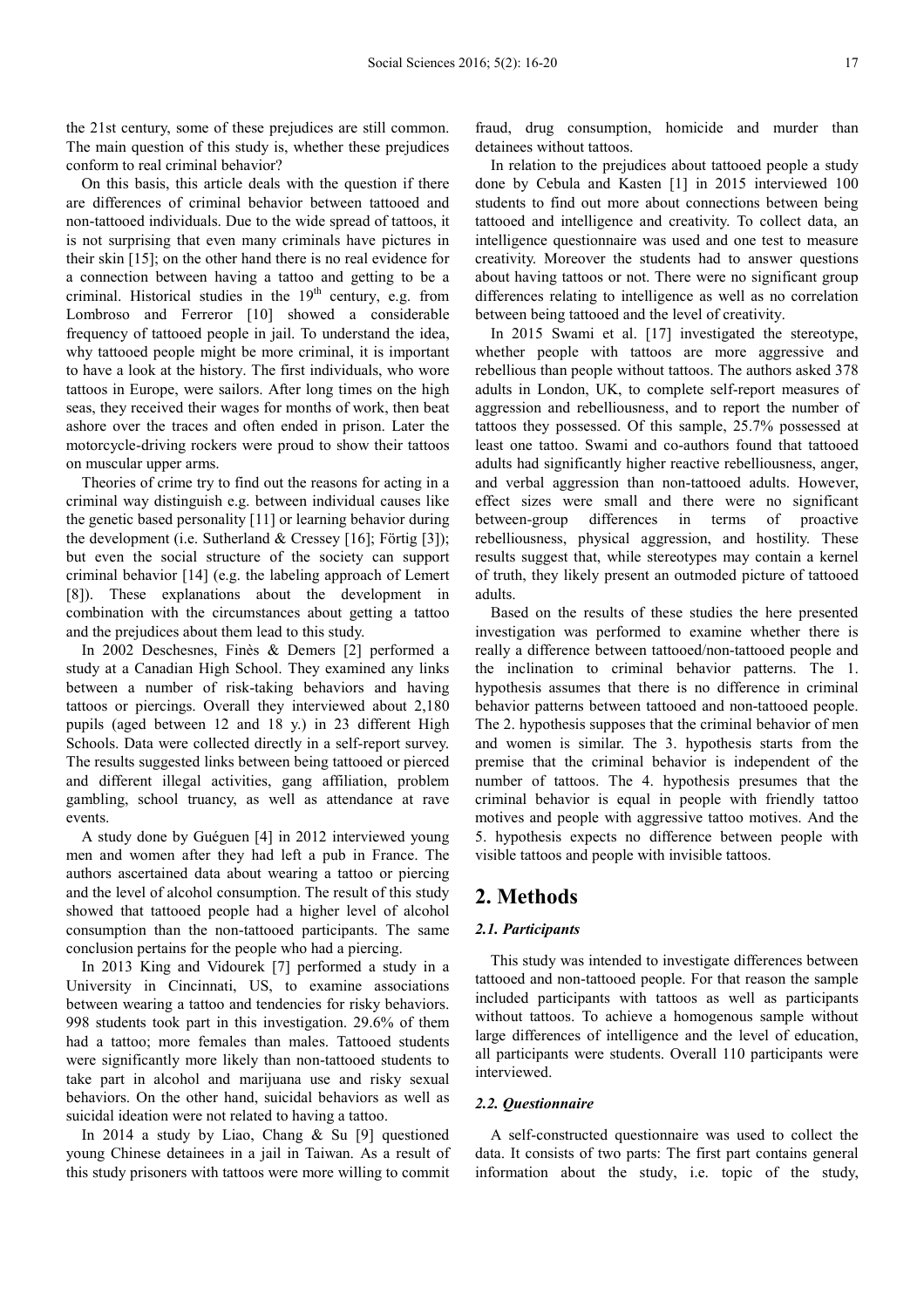confidentiality of the information and anonymity of the data, to inform the participants before they take part in the survey. Demographic data like gender and age were collected. In addition, the first part inquires whether the participants have a tattoo or not. If they have one, they were asked to give detailed information like number of tattoos, motives and position on the body. The second part included fifteen short descriptions of criminal behavior. This part represented different crimes i.e. theft, burglary, malicious damage, consuming drugs, drinking alcohol in public transport or acting violent. The participants had to rate from zero to ten how they would react in these situations. Zero means "I would never do this"; ten means "I would do this for sure". By rating, the participants only have to state a potential probability. The processing time was about 10 minutes by using a paper pencil process.

Items were:

- 1. Crossing at night a red traffic light.
- 2. A found wallet with 50,- Euro not give to the lost property office.
- 3. Using a public train without a ticket.
- 4. Take home a bathrobe from a hotel.
- 5. Picking an apple on a field.
- 6. Take some rolls of toilet paper from a public toilet.
- 7. Drinking alcohol in public transport.
- 8. Steal a bicycle.
- 9. Break a cigarette-machine.
- 10. Scratch a car that constantly blocks the way.
- 11. Steal something in a mall without paying.
- 12. Break a kiosk to get some money.
- 13. Consume drugs at a party, offered for free.
- 14. Driving without driver's license with a borrowed car.
- 15. Use physical violence against others.

# **3. Results**

### *3.1. Sample*

110 participants, aged between 19 and 46, took part in the survey. On an average the participants were  $23.57$  (SD = 4.12) years old. 73 (66.4%) participants were female and 37 (33.6%) were male. From the total sample, 60 people had no tattoo and 50 people had at least one tattoo. The following table shows the distribution of the gender as well as the distribution of the gender in relation to having a tattoo or not.

*Table 1. Distribution of gender and tattoos.* 

|              | Female (N) | Male $(N)$      | Female (%) | Male $(\% )$ |
|--------------|------------|-----------------|------------|--------------|
| Tattooed     | 34         | 40 <sup>1</sup> | 30.9       | 14.5         |
| Non-tattooed | 39         |                 | 35.5       | 19.1         |
| Total        | 73         | 27              | 66.4       | 33.6         |

One participant had a maximum of 11 tattoos, in average the participants had 2.64 tattoos. To get an overview about the different types of motives of the tattoos, they were categorized.

Animal tattoos: Lion  $(2x)$ , eagle  $(2x)$ , bird  $(2x)$ , butterfly  $(2x)$ , swallow  $(2)$ , dragon  $(2x)$ , snake  $(2x)$ , deer  $(1x)$ , owl

(1x), elephant (1x), gecko (1x), phoenix (1x), panda (1x), crab  $(1x)$ , wolf  $(1x)$ , pit bull  $(1x)$ .

Symbols: Heart  $(8x)$ , anchor  $(5x)$ , star  $(3x)$ , tree  $(2x)$ , ring (1x), circle (1x), lawnmower (1x), queen of hearts (1x), ribbon (1x), feather (1x), celtic knot (1x), celtic cross (1x), memory of a person  $(1x)$ , ocean  $(1x)$ , US-state  $(1x)$ .

Names: Names (2x), initials (1x), own name (1x), parent's names (1x), grandma's name (1x).

Signs: Signs  $(3x)$ , letters  $(1x)$ , lettering  $(1x)$ , tribal  $(1x)$ .

Religious: Angel (2x), angel's wings (1x), cemetery (1x), Bible verse (1x).

Fabulous: Mermaid (1x), pixie (1x).

Music: Music knot  $(1x)$ , guitar  $(1x)$ .

Flowers: Flowers  $(6x)$ , roses  $(2x)$ .

People: Woman (2x), Maori (1x), geisha (1x).

Strokes: Strokes (11x).

Others: Skeleton (2x), calavera(1x), claddagh (1x), bomb  $(1x)$ , gavel  $(1x)$ , sword  $(1x)$ , skull  $(1x)$ .



*Figure 1. Distribution of frequency per number of tattoos.* 

| <b>Table 2.</b> Positions of the tattoos - divided into visible and invisible positions |  |  |
|-----------------------------------------------------------------------------------------|--|--|
| $(n=45)$ .                                                                              |  |  |

| Visible $(n=12)$   | <b>Number</b>  |
|--------------------|----------------|
| Arms               | 12             |
| Wrist              | 7              |
| Upper arms         | $\overline{7}$ |
| Lower arms         | 6              |
| Collarbone         | $\overline{4}$ |
| Finger             | 1              |
| Invisible $(n=33)$ | <b>Number</b>  |
| Ribs               | 15             |
| Back               | 13             |
| Foot               | 9              |
| Leg                | 6              |
| Shoulder           | 5              |
| Calf               | $\overline{4}$ |
| Nape               | $\overline{4}$ |
| Chest              | 3              |
| Stomach            | 3              |
| Waist              | $\overline{2}$ |
| Ledge              | $\overline{2}$ |
| Behind the ear     | 1              |
| Hips               |                |
| Backside           | 1              |
| Ankle              | $\overline{2}$ |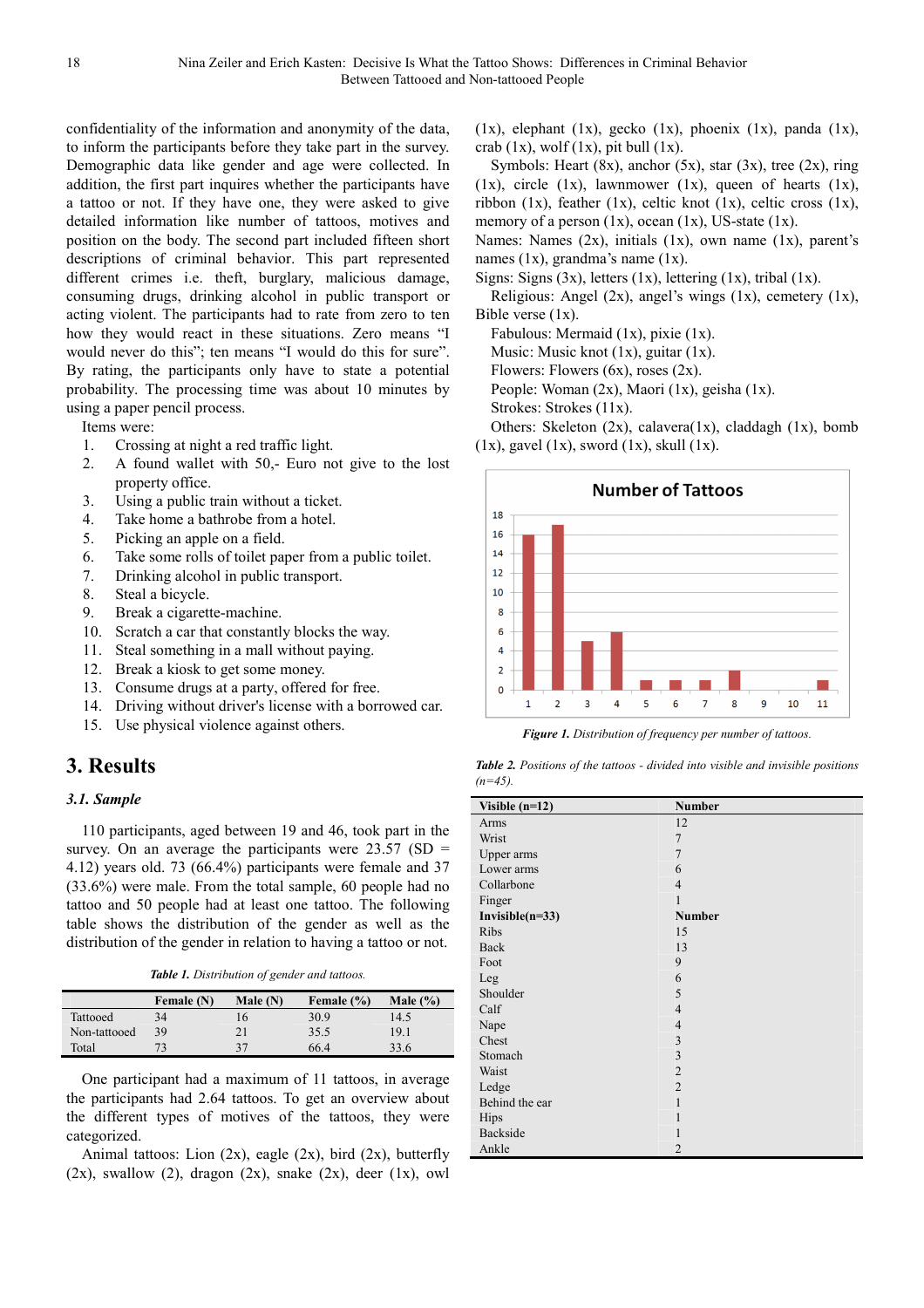In addition, the positions on the bodies were divided into visible and invisible locations (see Table 2.) The category 'visible' includes those parts of the body which were also visible if the participants wore a t-shirt and long trousers. In comparison to this the category 'invisible' includes the rest of the body. Behind the ear and nape were also invisible because the participants who have tattoos on these positions were women. The authors supposed long hairs which overlay these positions.

#### *3.2. Detailed Results*

All results were reckoned with IBM SPSS Statistics 23. As described above, the main hypothesis was to investigate the difference between two groups (tattooed and non-tattooed) in regard to criminal intentions. Data of the questionnaire were on an ordinal level; therefore the non-parametric Mann-Whitney U-Test for independent groups was performed. The U-test was tested on an  $\alpha$ -level of p<0.05. For this hypothesis SPSS calculated a value of *p*=0.025, which means the U-test ( $U(50,60)=110$ ,  $p\leq 0.05$ ) shows a significant difference between the two groups. Therefore the alternative hypothesis, tattooed have a stronger inclination to criminal behavior patterns than non-tattooed people, was accepted.

The 2. hypothesis was about a difference between men and women. SPSS reckoned a value of *p*= 0.086. (U(50,60)=110, *p*≥0.05), i.e. there is no significant difference between the genders. The null hypothesis, that men and women have the same inclination to criminal behavior patterns was retained.

The 3. hypothesis refers to the number of tattoos. The Spearman's rank correlation shows no significant result (*r<sup>s</sup>*  $(110) = 149$ ,  $p > 001$ )., i.e. no significant correlation exists between the number of tattoos and the criminal behavior score.

The 4. hypothesis based on the categories friendly/aggressive tattoos. With a value of *p*=0.003. (U(50,60)=110,  $p \le 0.05$ ) the U-test shows a significant difference between participants with friendly tattoos motives and participants with aggressive tattoo motives regarding their inclination to criminal behavior.

The last hypothesis focused on the visibility of the tattoos. The value of the U-test of  $p=0.205$  is considerable higher than 0.05, which means that there is no significant difference. The hypothesis that there is no difference between people whose tattoos are visible and people whose tattoos are invisible in regard to their criminal behavior, was maintained.

### **4. Discussion**

Until now, there are only a few investigations in the specific domain of crime and tattoos. Other studies, i.e. the above mentioned studies of Deschesnes, Finès & Demers [2], Guéguen [4], or Roberts & Ryan [12] focused on occurred criminal behavior. In contrast to these studies the current study collected only data about the inclination to criminal behavior.

To have homogenous groups, in this study only students have been interviewed, which, on the other hand, limits the generalizability of the results to the total population. The detailed results of the study show that there is not only a difference between tattooed and non-tattooed people but rather decisive is what the tattoo shows. There is a significant difference between the groups with more peaceful and more aggressive tattoos. For people with tattoos these results mean that the prejudices against them may not be only build of the fact that they have tattoos, but rather what their tattoo shows. Especially, concerning the criminal behavior potential, the people whose tattoo motives are more aggressive have to struggle with stronger prejudges. Due to the result of this study that they really tend to be more criminal some people could feel vindicated in their prejudices.

### **5. Conclusion**

The findings of this study suggest the need for more enlightenment of the meanings of tattoos. There is a huge variability of motives for having a tattoo; but much larger are the different personalities of the individuals who wear a tattoo. The picture of the tattoo always allows partial insight into her or his personality. In spite of the fact that in this study a difference in the inclination of criminal behavior patterns between tattooed people and non-tattooed people was found, this could not justify prejudices against all tattooed people. There is obviously a difference which image on the tattoo the carrier chooses. The here made subdivision in peaceful and aggressive tattoos is still very rough. In the form of qualitative interviews, future research should focus on the individual reasons for different kinds of tattoos. This might include more sociodemographic data as well as a look on the social environment and development of the participants. Last not least, in assessing the skills and virtues of the tattoo-carrier one should not be impressed only by the kind of body-modifications, or, as we psychologists say: You have to look deeper than on the skin.

### **Acknowledgements**

The authors thank all participants of this study.

## **References**

- [1] Cebula, A. S. & Kasten, E. (2015). Differences in Intelligence and Creativity between Tattooed and Non-Tattooed Students. *Psychology and Behavioral Sciences*, 4 (4), 165-169. doi: 10.11648/j.pbs.20150404.14.
- [2] Deschesnes, M., Finès, P. & Demers, S. (2006). Are tattooing and body piercing indicators of risk-taking behaviours among high school students? *Journal of Adolescence, 29,* 379-393. doi: 10.1016/j.adolescence.2005.06.001.
- [3] Förtig, H. (2002). *Jugendbanden*. [Youth gangs]. München: Herbert Utz Verlag GmbH.
- [4] Guéguen, N. (2012). Tattoos, Piercings, and Alcohol Consumption. *ISBRA*, 36(7), 1253-1256. doi: 10.1111/j.1530- 0277.2011.01711.x.